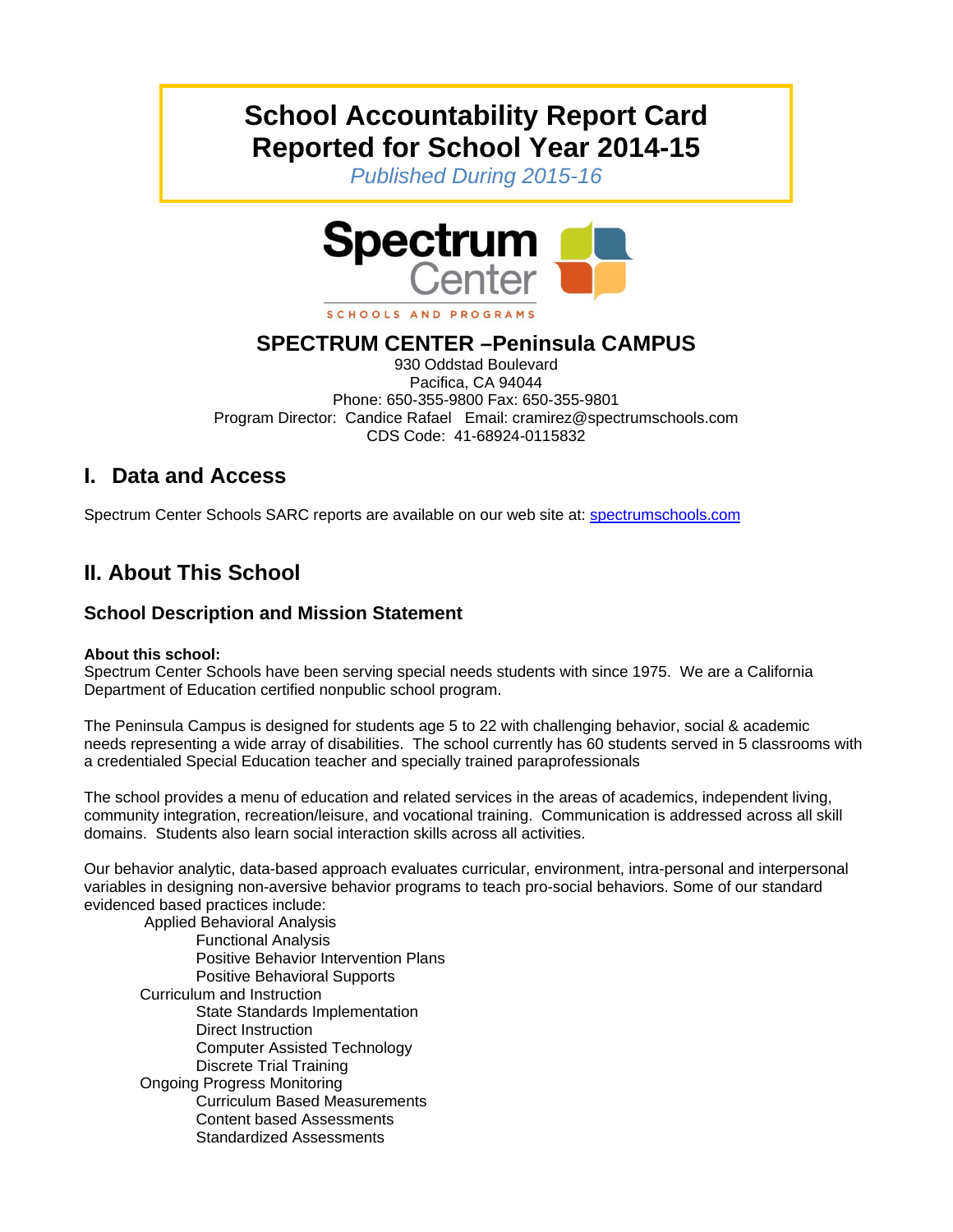Data is collected on academic achievement and on each Individualized Educational Plan (IEP) goal weekly. The data is reviewed monthly to assess the student's progress. Lessons plans are revised as needed to assure student learning. A progress report and/or report card is completed for every students and is provided to both the parent and LEA quarterly per the IEP and master contract.

Spectrum Center Schools monitor progress on targeted campus goals quarterly. An Internal Accountability Review is conducted annually.

#### **Mission Statement:**

Our mission is to provide personalized, evidence-based educational services for non-traditional learners in collaboration with families and public school districts.

#### **Opportunities for Parental Involvement**

Parents are involved in the student enrollment process, parent/teacher conferences, IEP development and approval.

Our school hosts five annual events every school year. The first of these events is open house and this occurs at the beginning of the year. Open house is an event at which parents can visit the school, tour the classroom, meet classroom staff, meet and interact with other parents, look over current work samples for their child, and receive verbal updates on how successfully their child is meeting their behavioral, social, and academic goals. We are holding our Second Annual Autism Awareness fundraiser. The event features art and craft made by our students, and baked goods made by our staff. Parents/caregivers and districts are invited to participate in raising money towards the Walk Now for Autism Speaks event that is held annually. Spectrum, Peninsula, also holds an annual Thanksgiving banquet at which staff serves meals to students and parents. At our annual Holiday party, we also serve a meal, deliver small gifts to the students, and have a talent show. Finally, we also hold an end of the year carnival that the students help us organize and run. We have carnival games and food that are available to both students and parents. During the Holiday party and the Carnival, we also celebrate the students that will be graduating from our program into adult day programs. They receive certificates of completion, and parents and districts are invited.

Teachers make regular phone calls to parents to touch base and share how the child's week went as well as ask for parent input.

When needed, Spectrum Center has provided trainings to help parents with challenges at home, such as ABA principles, video modeling for those with Autism, and many others.

#### **Student Enrollment by Grade Level (School Year 2014-15)**

| <b>Grade Level</b> | <b>Number of Students</b> | <b>Grade Level</b>         | <b>Number of Students</b> |
|--------------------|---------------------------|----------------------------|---------------------------|
| Kindergarten       |                           | <b>Ungraded Elementary</b> |                           |
| Grade 1            |                           | Grade 9                    |                           |
| Grade 2            |                           | Grade 10                   |                           |
| Grade 3            |                           | Grade 11                   |                           |
| Grade 4            |                           | Grade 12                   |                           |
| Grade 5            |                           | <b>Ungraded HS</b>         |                           |
| Grade 6            |                           | <b>Post-Secondary</b>      | 26                        |
| Grade 7            |                           |                            |                           |
| Grade 8            | 3                         | <b>Total Enrollment</b>    | 52                        |

This table displays the number of students enrolled in each grade level (determined by age) at the school.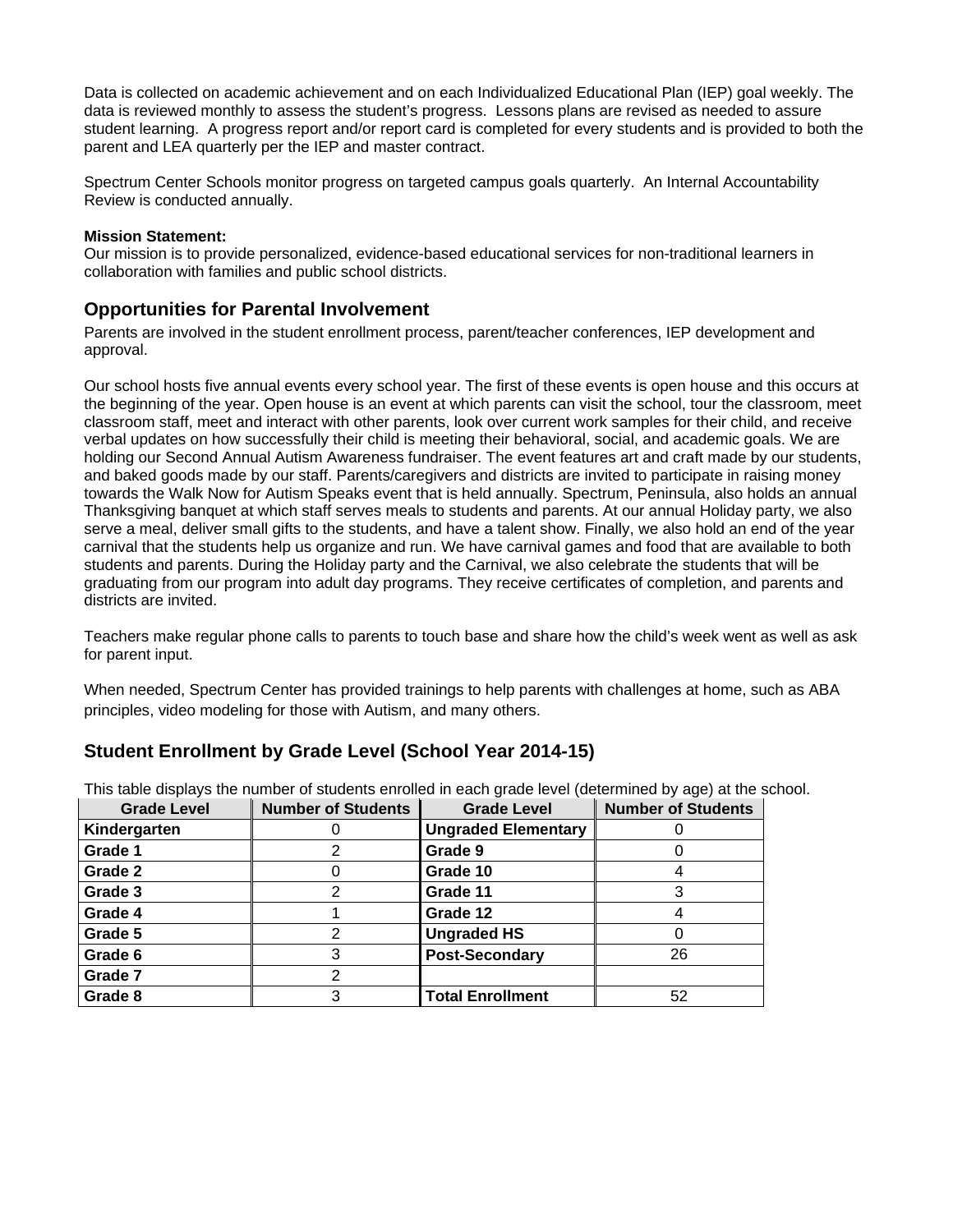## **Student Enrollment by Group**



**Residence**





# **Disability Eligibility**

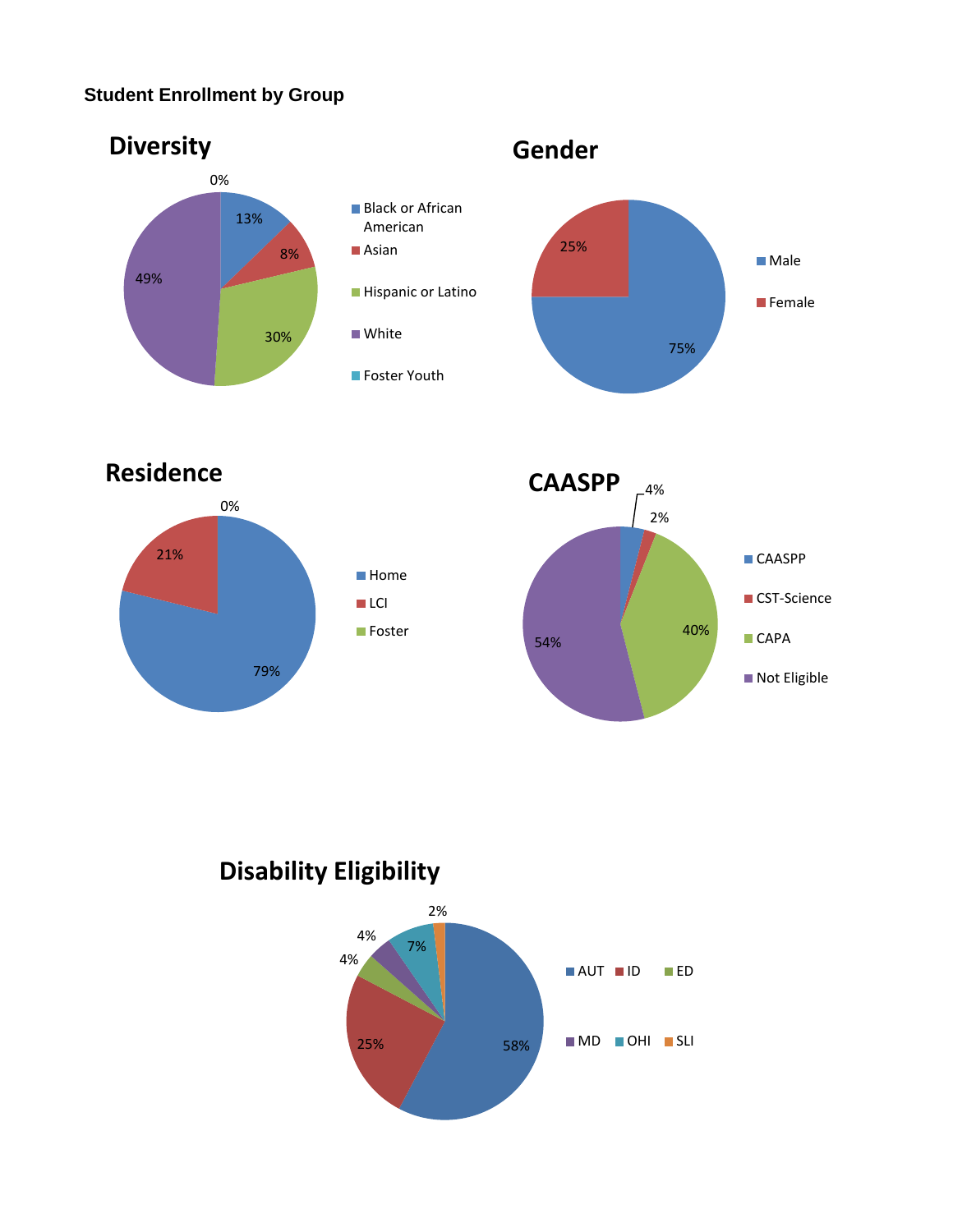#### **Average Class**

Our model is to provide small classroom sizes, due to this our classrooms can be anywhere from 8 to 12 students in a classroom. Students are in classrooms according to age and function level. In the 2015-16 school year, the Peninsula Campus served an average of 10 students in 5 classrooms.

## **III. School Climate**

#### **School Safety Plan (School Year 2014-15)**

All staff receive required trainings including, but not limited to:  $1<sup>st</sup>$  Aide/CPR, Hughes Bill, incident report writing, emergency preparedness, blood borne pathogens, student supervision, safety in the work place, sexual harassment, abuse reporting and universal precautions.

The campus has a safety team which meets monthly. The safety team is responsible for monitoring monthly classroom safety and risk abatement checklist, maintaining adequate first aide and blood borne pathogen supplies and reviewing safety incidents as needed. Morning sweeps of the grounds are conducted to insure the campus is secure and free from dangerous debris.

Emergency preparedness includes monthly fire drills, monthly earthquake drills, monthly OSHA building checks, an annual fire inspection and an annual disaster drill which includes earthquake preparedness, shelter in place, violent intruder protection and an annual exposure control plan.

#### **Suspensions and Expulsions**

| Rate               | <b>School</b> |         |         |  |  |
|--------------------|---------------|---------|---------|--|--|
|                    | 2012-13       | 2013-14 | 2014-15 |  |  |
| <b>Suspensions</b> |               |         |         |  |  |
| <b>Expulsions</b>  |               |         |         |  |  |

## **IV. School Facilities**

#### **School Facility Conditions and Improvement Plan (School Year 2014-15)**

#### **School Buildings:**

The Peninsula campus is located at 930 Oddstad, Pacifica CA. The school area of the building has 5 classrooms, a library/multipurpose room, a kitchen, and administrative offices.

#### **Maintenance and Repair:**

The Administrative Coordinator is responsible for all campus repairs and coordinates with the Maintenance Specialist to ensure repairs are completed. We have a Five-Year Plan, which consists of improvements to the floor, resurfacing the playground and the acquisition of additional classroom space to facilitate continued student population growth. The head of the safety team coordinates with the Clinical Assistant and the Safety Team members to conduct morning safety sweeps to insure the campus is free from dangerous debris.

#### **Cleaning Process and Schedule:**

Our campus contracts a cleaning service company in order to ensure that all classrooms, offices, cafeteria, gym and restrooms are cleaned on a daily basis. We also contract with a cleaning service to have the tile floors waxed and the carpets steam cleaned once a year.

#### **Modernizing or New School Construction Projects:**

The campus recently installed new carpet in the administrative offices and the library/multi-purpose room.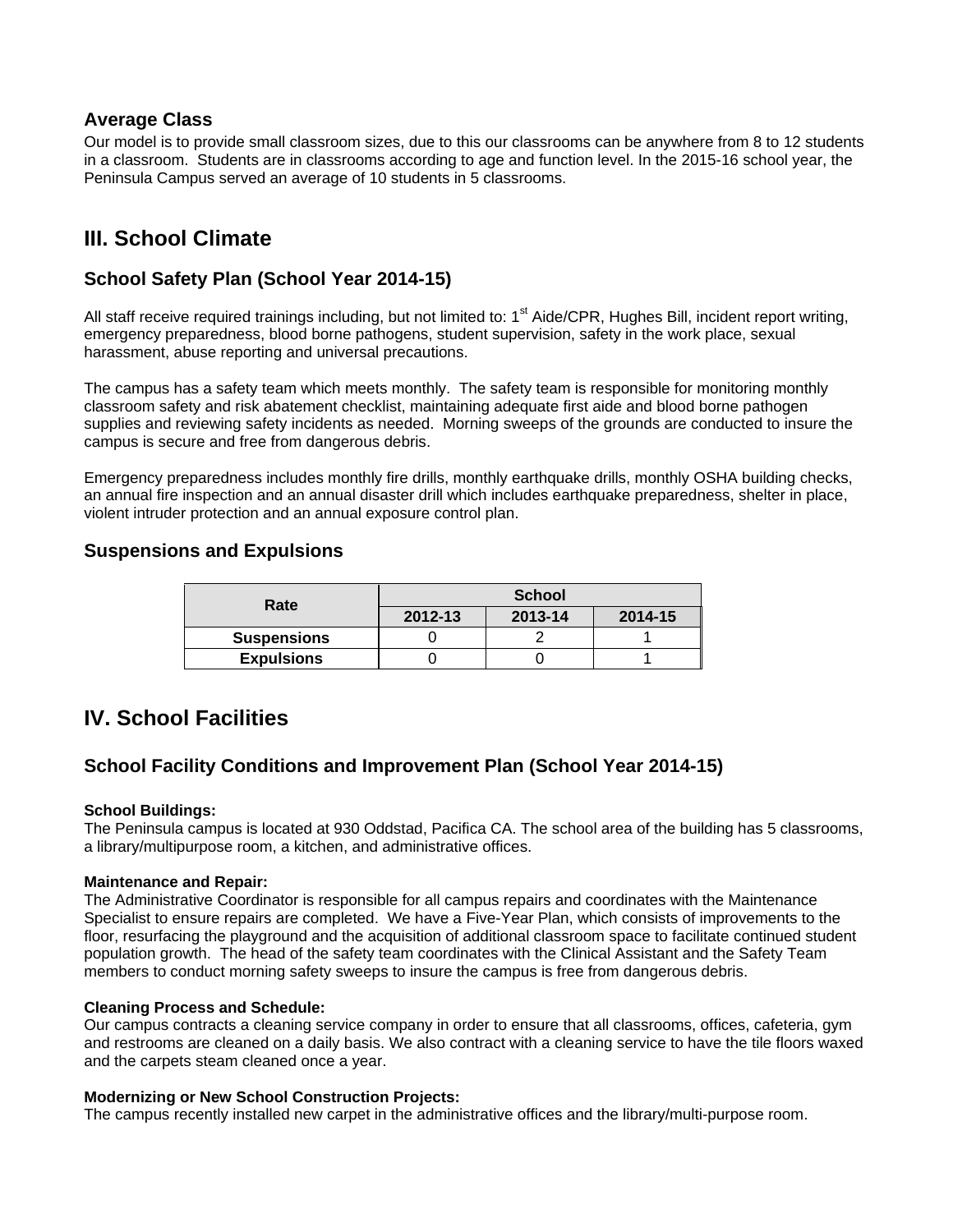## **School Facility Good Repair Status (School Year 2015-16)**

|                                                                           | <b>Repair Status</b> |         |      |      | <b>Repair Needed and</b>       |
|---------------------------------------------------------------------------|----------------------|---------|------|------|--------------------------------|
| <b>System Inspected</b>                                                   | <b>Exemplary</b>     | Good    | Fair | Poor | <b>Action Taken or Planned</b> |
| Systems: Gas Leaks,<br>Mechanical/HVAC,<br>Sewer                          |                      | $\star$ |      |      |                                |
| Interior: Interior<br><b>Surfaces</b>                                     |                      | $\star$ |      |      |                                |
| <b>Cleanliness: Overall</b><br>Cleanliness, Pest/<br>Vermin Infestation   |                      | $\star$ |      |      |                                |
| <b>Electrical: Electrical</b>                                             |                      | $\star$ |      |      |                                |
| <b>Restrooms/Fountains:</b><br>Restrooms, Sinks/<br><b>Fountains</b>      |                      | $\star$ |      |      |                                |
| Safety: Fire Safety,<br><b>Hazardous Materials</b>                        |                      | $\star$ |      |      |                                |
| <b>Structural: Structural</b><br>Damage, Roofs                            |                      | $\star$ |      |      |                                |
| External:<br>Playground/School<br>Grounds, Windows/<br>Doors/Gates/Fences |                      | $\star$ |      |      |                                |
| <b>Overall Rating</b>                                                     |                      | $\star$ |      |      |                                |

## **V. Teachers-**

## **Teacher Credentials**

| <b>Teachers</b>                               | <b>School</b> |         |         |  |
|-----------------------------------------------|---------------|---------|---------|--|
|                                               | 2012-13       | 2013-14 | 2014-15 |  |
| <b>Number of campus classrooms</b>            |               |         |         |  |
| <b>Clear Level 2</b>                          |               |         |         |  |
| <b>Preliminary Level 1</b>                    |               |         |         |  |
| <b>Intern</b>                                 |               |         |         |  |
| <b>PIP/STSP</b>                               |               |         |         |  |
| <b>Emergency Substitute (Classroom Aides)</b> |               |         |         |  |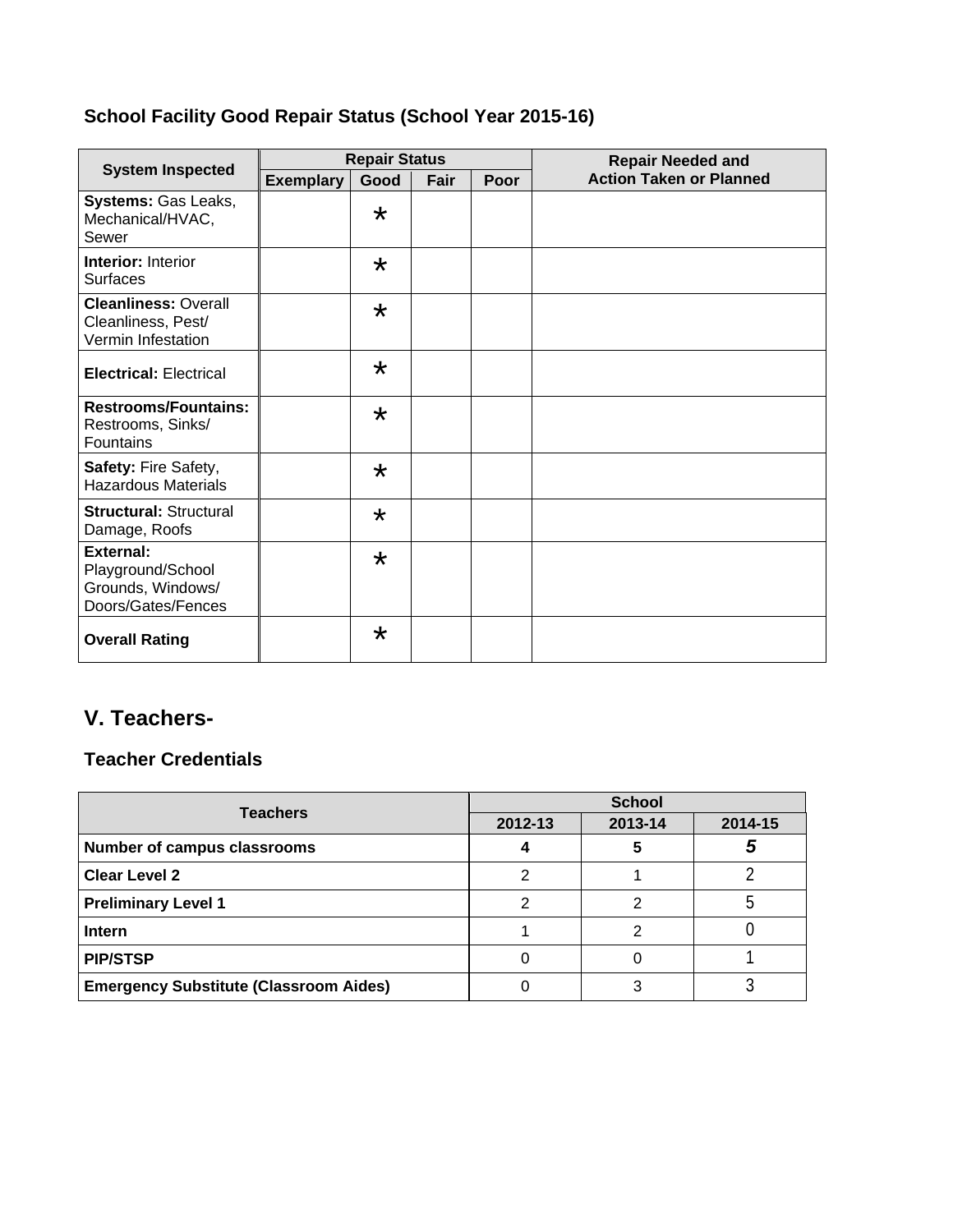## **VI. Support Staff**

#### **Other Support Staff (School Year 2014-15)**

| <b>Title</b>                                    | <b>Number of FTE</b><br><b>Assigned to</b><br><b>School</b> |
|-------------------------------------------------|-------------------------------------------------------------|
| <b>Senior Behavior Analyst</b>                  |                                                             |
| <b>Curriculum and Instruction Specialist</b>    |                                                             |
| <b>Education Coordinator</b>                    | 0                                                           |
| <b>Therapists</b>                               | .5                                                          |
| <b>Speech/Language/Hearing Specialist</b>       |                                                             |
| <b>Occupational Therapists</b>                  |                                                             |
| <b>Adapted Physical Education</b>               |                                                             |
| <b>Transportation Support</b>                   | 2                                                           |
| <b>Behavioral/Instructional Classroom Aides</b> | 22                                                          |

## **VII. Curriculum and Instructional Materials**

### **Instructional Materials (School Year 2015-16)**

Each student at CST and CMA level has a text book which matches the SBE or the local LEA's adapted text books in each academic area at his/her grade level. In addition Spectrum Center provides supplemental materials as appropriate to match the students' learning patterns.

| <b>Core Curriculum Area</b>       | <b>Quality, Currency,</b><br>and Availability of<br><b>Textbooks and</b><br><b>Instructional</b><br><b>Materials * Need to</b><br>import the campus'<br><b>Materials form</b> | <b>Percent of Pupils</b><br><b>Who Lack Their Own</b><br><b>Assigned Textbooks</b><br>and/or<br><b>Instructional</b><br><b>Materials</b> | <b>Most Recent SBE or</b><br><b>Local Governing</b><br><b>Agency Approved</b><br><b>Textbooks and</b><br><b>Instructional</b><br><b>Materials</b> |  |
|-----------------------------------|-------------------------------------------------------------------------------------------------------------------------------------------------------------------------------|------------------------------------------------------------------------------------------------------------------------------------------|---------------------------------------------------------------------------------------------------------------------------------------------------|--|
| <b>Reading/Language Arts</b>      | $\star$                                                                                                                                                                       | $O\%$                                                                                                                                    | yes                                                                                                                                               |  |
| <b>Mathematics</b>                | $\star$                                                                                                                                                                       | $O\%$                                                                                                                                    | yes                                                                                                                                               |  |
| <b>Science</b>                    | $\star$                                                                                                                                                                       | $O\%$                                                                                                                                    | yes                                                                                                                                               |  |
| <b>History-Social Science</b>     | $\star$                                                                                                                                                                       | $O\%$                                                                                                                                    | ves                                                                                                                                               |  |
| <b>Foreign Language</b>           | $\star$                                                                                                                                                                       | O%                                                                                                                                       | yes                                                                                                                                               |  |
| <b>Health</b>                     | $\star$                                                                                                                                                                       | $O\%$                                                                                                                                    | yes                                                                                                                                               |  |
| <b>Visual and Performing Arts</b> | $\star$                                                                                                                                                                       | $O\%$                                                                                                                                    | yes                                                                                                                                               |  |

| Grade<br>Level | Core<br>Subject | <b>Current Textbooks and Instructional</b><br><b>Materials</b> | ISBN#'s       | Year of<br>Publication | Publisher                    | <b>State</b><br>Adopted<br>$(K-8)$ |
|----------------|-----------------|----------------------------------------------------------------|---------------|------------------------|------------------------------|------------------------------------|
|                | ELA             | California treasures                                           | 9780022000035 | 2010                   | Macmillan/McGraw-Hill (2010) | <b>YES</b>                         |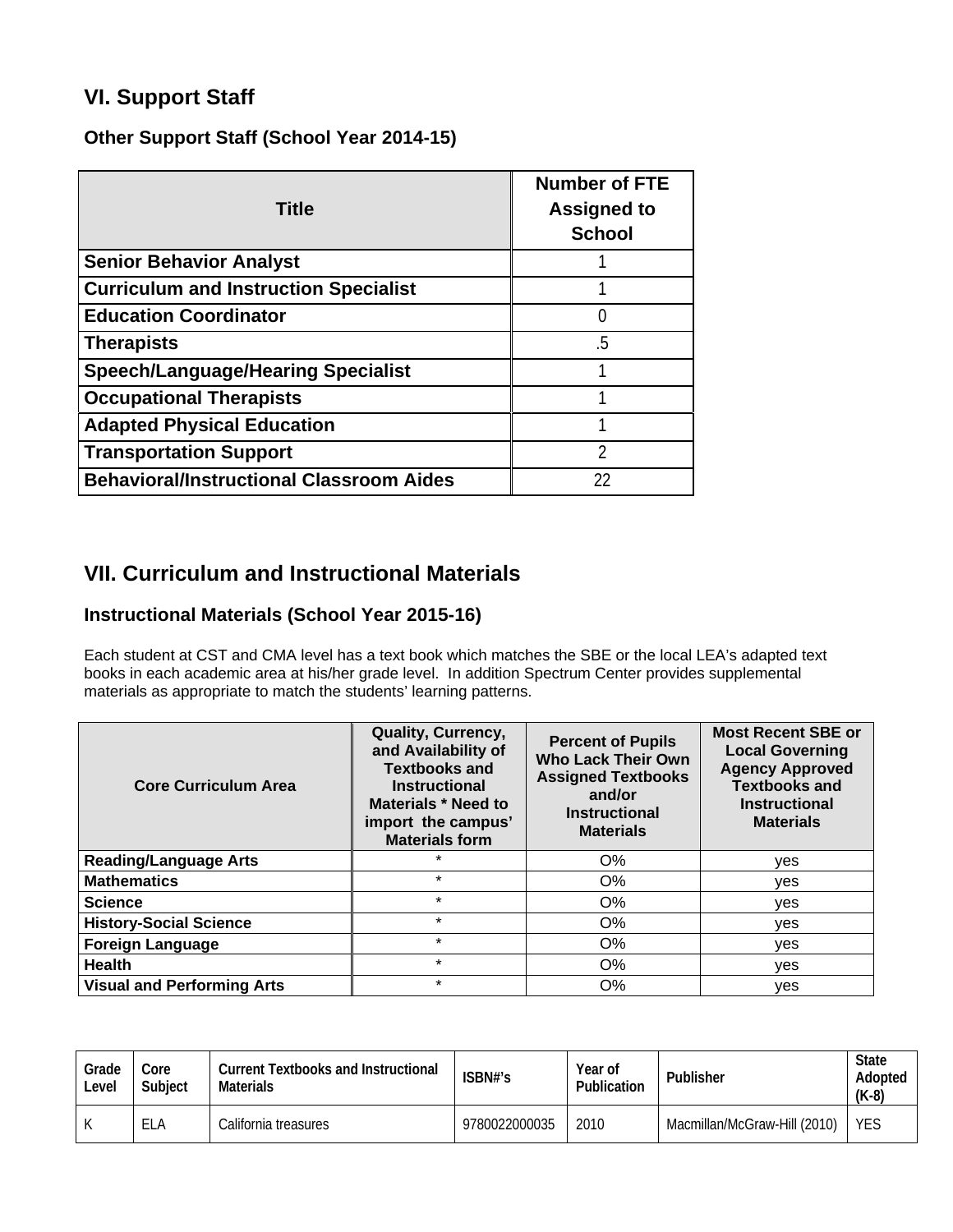| Grade<br>Level | Core<br>Subject | <b>Current Textbooks and Instructional</b><br><b>Materials</b>                                                    | ISBN#'s                                 | Year of<br>Publication | Publisher                              | <b>State</b><br>Adopted<br>$(K-8)$ |
|----------------|-----------------|-------------------------------------------------------------------------------------------------------------------|-----------------------------------------|------------------------|----------------------------------------|------------------------------------|
| К              | <b>ELA</b>      | English Language Development                                                                                      | 978032834099                            | 2010                   | Scott Foresman (2010)                  | <b>YES</b>                         |
| К              | <b>ELA</b>      | Pearson Language Central                                                                                          | 9780328378142                           | 2010                   | Pearson Education (2010)               | <b>YES</b>                         |
| К              | <b>ELA</b>      | Reflections California: Time for Kids<br>Reader Collection (class set)                                            | 9780153405860                           | 2003                   | Harcourt (2003)                        | <b>YES</b>                         |
| 1              | <b>ELA</b>      | Reading Medallion (series) 1.1-Here<br>We Go, 1.2 Let's Be Friends, 1.3-<br>Surprises, 1.4-Treasures, 1.5-Wonders | 0618151605,<br>0618157131<br>0618157158 | 2003                   | Houghton/Mifflin (2003)                | <b>YES</b>                         |
| $\overline{2}$ | <b>ELA</b>      | Reading Ca. 2.1-Adventures, 2.2-<br><b>Delights</b>                                                               | 0618157164,<br>0168157174               | 2003                   | Houghton/Mifflin (2003)                | <b>YES</b>                         |
| 3              | <b>ELA</b>      | Reading Ca. 3.1-Rewards, 3.2-Horizons                                                                             | 9780618157181                           | 2003                   | Houghton/Mifflin (2003)                | <b>YES</b>                         |
| 4              | <b>ELA</b>      | Reading Ca.- Traditions                                                                                           | 9780618157204                           | 2003                   | Houghton/Mifflin (2003)                | <b>YES</b>                         |
| 5              | <b>ELA</b>      | Reading Ca.- Expedition                                                                                           | 9780618157211                           | 2003                   | Houghton/Mifflin (2003)                | <b>YES</b>                         |
| 6              | <b>ELA</b>      | Literature and Language<br>Arts: Introductory Course                                                              | 30564913                                | 2003                   | Holt (2003)                            | <b>YES</b>                         |
| 6              | <b>ELA</b>      | Literature: Timeless Voices, Timeless<br>Themes (Copper)                                                          | 130548022                               | 2002                   | Prentice Hall (2002)                   | <b>YES</b>                         |
| 7              | <b>ELA</b>      | Literature and Language Arts: First<br>Course                                                                     | 305649231                               | 2003                   | Holt (2003)                            | <b>YES</b>                         |
| 7              | <b>ELA</b>      | Literature: Timeless Voices, Timeless<br>Themes (Bronze)                                                          | 131504324                               | 2005                   | Prentice Hall (2005)                   | <b>YES</b>                         |
| 8              | <b>ELA</b>      | Literature and Language Arts: Second<br>Course                                                                    | 003056493x                              | 2003                   | Holt (2003)                            | <b>YES</b>                         |
| 8              | <b>ELA</b>      | Literature: Timeless Voices, Timeless<br>Themes (Silver)                                                          | 130548049                               | 2005                   | Prentice Hall (2005)                   | <b>YES</b>                         |
| К              | <b>MAT</b>      | California Math                                                                                                   | 978 0547171081                          | 2009                   | Houghton/Mifflin (2009)                | <b>YES</b>                         |
| 1              | <b>MAT</b>      | California Math                                                                                                   | 978 054717109                           | 2009                   | Houghton/Mifflin (2009)                | <b>YES</b>                         |
| $\overline{2}$ | <b>MAT</b>      | California Math                                                                                                   | 978 0547171104                          | 2009                   | Houghton/Mifflin (2009)                | <b>YES</b>                         |
| 3              | <b>MAT</b>      | California Math                                                                                                   | 978 0618827398                          | 2009                   | Houghton/Mifflin (2009)                | <b>YES</b>                         |
| 4              | <b>MAT</b>      | California Math                                                                                                   | 978 0618827404                          | 2009                   | Houghton/Mifflin (2009)                | <b>YES</b>                         |
| 5              | MAT             | California Math                                                                                                   | 978 0618827411                          | 2009                   | Houghton/Mifflin (2009)                | <b>YES</b>                         |
| 6              | <b>MAT</b>      | McDougal Littell Ca. Math Course 1                                                                                | 978 0618726509                          | 2008                   | Houghton/Mifflin (2008)                | <b>YES</b>                         |
| $\overline{7}$ | MAT             | McDougal Littell Ca. Math Course 2                                                                                | 978 0618726511                          | 2008                   | Houghton/ Mifflin (2008)               | <b>YES</b>                         |
| 8              | <b>MAT</b>      | McDougal Littell Ca. Algebra 1                                                                                    | 9780618726523                           | 2008                   | Houghton/ Mifflin                      | <b>YES</b>                         |
| 8              | <b>MAT</b>      | Algebra: Algebra Connections v. 1                                                                                 | 978-<br>1931287463                      | 2006                   | <b>CPM Educational Group</b><br>(2006) | <b>YES</b>                         |
| 8              | <b>MAT</b>      | Algebra: Algebra Connections v. 2                                                                                 |                                         | 2006                   | <b>CPM Educational Group</b><br>(2006) | <b>YES</b>                         |
| K              | SS              | <b>Harcourt School Publishers Reflections</b><br>California: Time for Kids Reader                                 | 9780153405570                           | 2003                   | Harcourt (2003)                        | <b>YES</b>                         |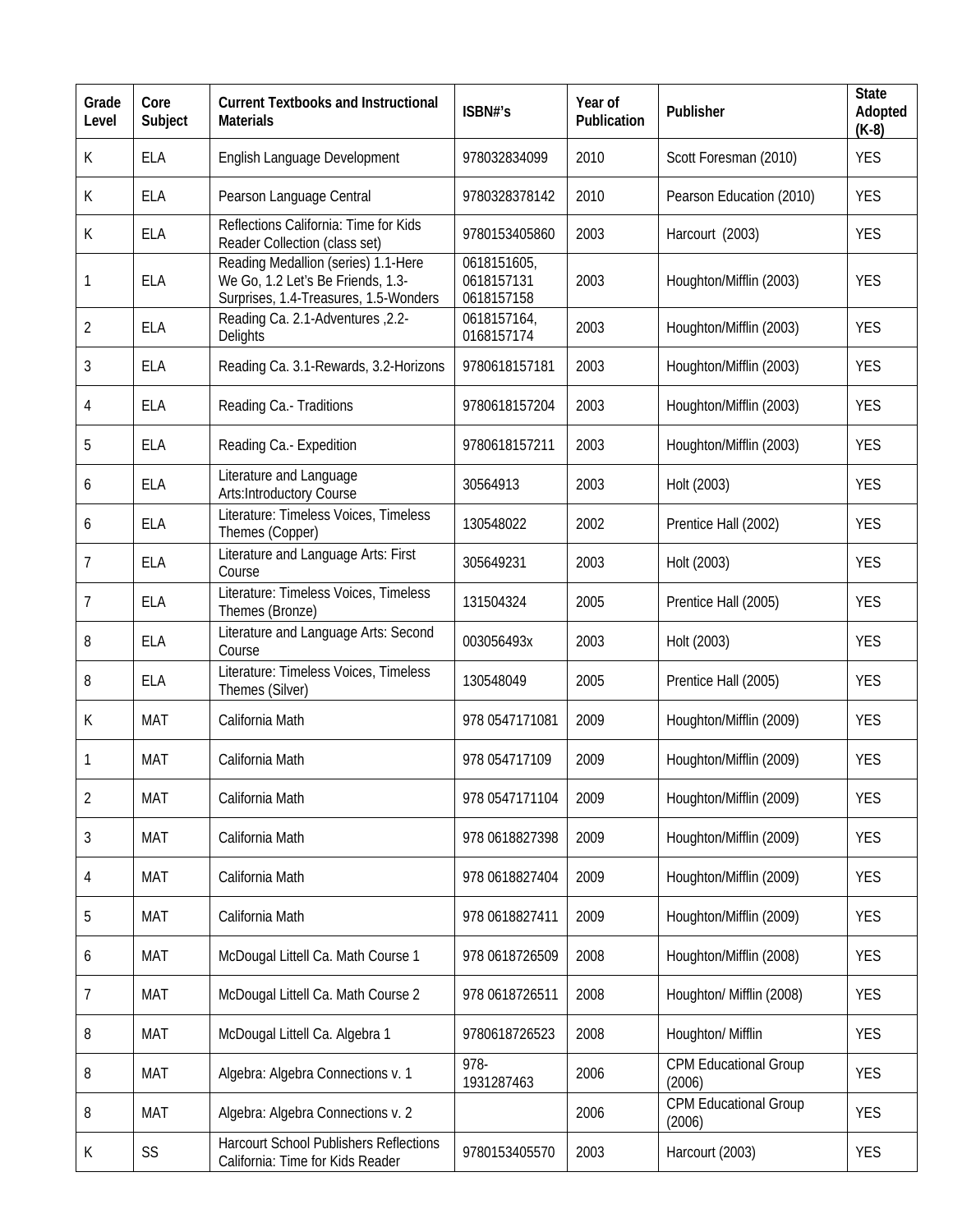| Grade<br>Level | Core<br>Subject | <b>Current Textbooks and Instructional</b><br><b>Materials</b>           | ISBN#'s            | Year of<br>Publication | Publisher                                | <b>State</b><br>Adopted<br>$(K-8)$ |
|----------------|-----------------|--------------------------------------------------------------------------|--------------------|------------------------|------------------------------------------|------------------------------------|
| 1              | SS              | Reflections: Child's View                                                | 9780153397165      | 2007                   | Harcourt (2007)                          | <b>YES</b>                         |
| $\overline{2}$ | SS              | Reflections: People We Know                                              | 978015384998       | 2007                   | Harcourt (2007)                          | <b>YES</b>                         |
| 3              | SS              | Scott Foresman History-Social Science<br>for California: Our Communities | 9780238166718      | 2007                   | Pearson/ Scott Foresman<br>(2007)        | <b>YES</b>                         |
| 4              | SS              | Scott Foresman History-Social Science<br>for California: Our California  |                    | 2007                   | Pearson/ Scott Foresman<br>(2007)        | <b>YES</b>                         |
| 5              | SS              | Scott Foresman History-Social Science<br>for California: Our Nation      | 978-<br>0328166732 | 2007                   | Pearson/ Scott Foresman<br>(2007)        | <b>YES</b>                         |
| 6              | SS              | History Alive! The Ancient World                                         | 1583713514         | 2004                   | Teachers' Curriculum Institute<br>(2004) | <b>YES</b>                         |
| 7              | SS              | History Alive! Medieval World and<br>Beyond                              | 158371-376-x       | 2005                   | Teachers' Curriculum Institute<br>(2005) | <b>YES</b>                         |
| 8              | SS              | <b>History Alive! The United States</b><br>Through Industrialism         | 1583711872         | 2005                   | Teachers' Curriculum Institute<br>(2005) | <b>YES</b>                         |
| К              | SCI             | Science California & consumable<br>notebook                              | 9780618725823      | 2006                   | Houghton Mifflin (2006)                  | <b>YES</b>                         |
| К              | SCI             | Science California                                                       | 978-<br>0153471216 | 2005                   | Harcourt (2005)                          | <b>YES</b>                         |
| 1              | SCI             | California Science                                                       | 22843752           | 2008                   | Macmillan, McGraw-Hill<br>(2008)         | <b>YES</b>                         |
| 2              | SCI             | California Science                                                       | 978-<br>0022859992 | 2008                   | Macmillan, McGraw-Hill<br>(2008)         | <b>YES</b>                         |
| 3              | SCI             | California Science                                                       | 0022843779/3       | 2008                   | Macmillan, McGraw-Hill<br>(2008)         | <b>YES</b>                         |
| 4              | SCI             | California Science                                                       | 22843752           | 2008                   | Macmillan, McGraw-Hill<br>(2008)         | <b>YES</b>                         |
| 5              | SCI             | California Science                                                       | 002284377-9/3      | 2008                   | Macmillan, McGraw-Hill<br>(2008)         | <b>YES</b>                         |
| 6              | SCI             | California Earth Science                                                 | 002284381-7/6      | 2008                   | Macmillan, McGraw-Hill<br>(2008)         | <b>YES</b>                         |
| 6              | SCI             | Focus on Earth Science                                                   | 013201235-9        | 2008                   | Prentice Hall                            | <b>YES</b>                         |
| $\overline{7}$ | SCI             | Focus on Life Science                                                    | 013062643-1        | 2008                   | Prentice Hall (2008)                     | <b>YES</b>                         |
| 8              | SCI             | Focus on Physical Science                                                | 132012529          | 2007                   | Prentice Hall (2007)                     | <b>YES</b>                         |
| $\overline{7}$ | SCI             | Holt Ca. Science: Life Science                                           | 978-<br>0030426575 | 2007                   | Holt-McDougal (2007)                     | <b>YES</b>                         |
| 8              | SCI             | Holt Ca. Science: Physical Science                                       | 003055797-6        | 2001                   | Holt-McDougal (2001)                     | <b>YES</b>                         |
| К              | Health          | <b>Harcourt Health and Fitness</b>                                       | 153375302          | 2006                   | Houghton, Mifflin, Harcourt<br>(2006)    | <b>YES</b>                         |
| 1              | Health          | <b>Harcourt Health and Fitness</b>                                       | 153375248          | 2006                   | Houghton, Mifflin, Harcourt<br>(2006)    | <b>YES</b>                         |
| $\overline{2}$ | Health          | <b>Harcourt Health and Fitness</b>                                       | 153375256          | 2006                   | Houghton, Mifflin, Harcourt<br>(2006)    | <b>YES</b>                         |
| 3              | Health          | <b>Harcourt Health and Fitness</b>                                       | 153375264          | 2006                   | Houghton, Mifflin, Harcourt<br>(2006)    | <b>YES</b>                         |
| 4              | Health          | Harcourt Health and Fitness                                              | 9780153375279      | 2006                   | Houghton, Mifflin, Harcourt<br>(2006)    | <b>YES</b>                         |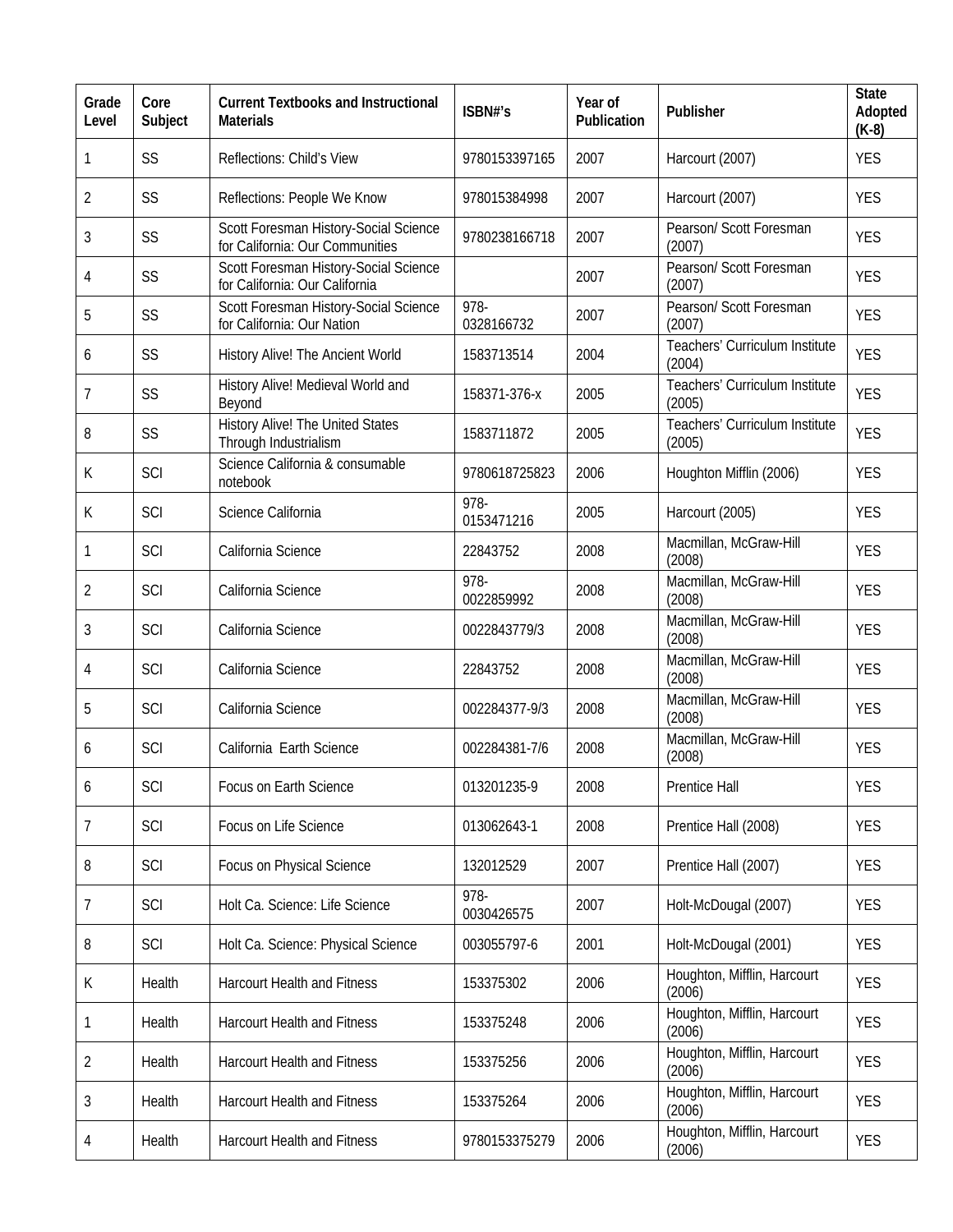| Grade<br>Level | Core<br>Subject                   | <b>Current Textbooks and Instructional</b><br><b>Materials</b>   | ISBN#'s            | Year of<br>Publication | Publisher                             | <b>State</b><br>Adopted<br>$(K-8)$ |
|----------------|-----------------------------------|------------------------------------------------------------------|--------------------|------------------------|---------------------------------------|------------------------------------|
| 5              | Health                            | <b>Harcourt Health and Fitness</b>                               | 9780153375293      | 2006                   | Houghton, Mifflin, Harcourt<br>(2006) | <b>YES</b>                         |
| 6              | Health                            | <b>Harcourt Health and Fitness</b>                               | 978-<br>0153375309 | 2006                   | Houghton, Mifflin, Harcourt<br>(2006) | <b>YES</b>                         |
| $K-6$          | Health                            | Health and Wellness Life Skills Book                             | 978-<br>0022814816 | 2004                   | Macmillan (2004)                      | <b>YES</b>                         |
| $K-6$          | Visual and<br>Performin<br>q Arts | <b>SRA Art Connection (Series)</b>                               | 9780026883153      | 1998                   | SRA/McGraw-Hill (1998)                | <b>YES</b>                         |
| $6 - 8$        | Visual and<br>Performin<br>g Arts | Glencoe Ca. Middle School Art Series                             | 78464994           |                        | <b>Glencoe/ McGraw-Hill</b>           | <b>YES</b>                         |
| 6              | Visual and<br>Performin<br>g Arts | Scott Foresman Art: California Edition                           | 0328 080365        | 2005                   | Pearson, Scott Foresman<br>(2005)     | <b>YES</b>                         |
| 7              | Visual and<br>Performin<br>g Arts | Scott Foresman Art: California Edition                           | 0328 080373        | 2005                   | Pearson, Scott Foresman<br>(2005)     | <b>YES</b>                         |
| 8              | Visual and<br>Performin<br>q Arts | Scott Foresman Art: California Edition                           | 328260177          | 2005                   | Pearson, Scott Foresman<br>(2005)     | <b>YES</b>                         |
| $\overline{1}$ | Foreign<br>Language               | Navegando 1A                                                     | 9780821928295      | 2005                   | EMC/ Paradigm (2005)                  | <b>YES</b>                         |
| 8              | Foreign<br>Language               | Navegando 1B                                                     | 978082192          | 2005                   | EMC/Paradigm (2005)                   | <b>YES</b>                         |
| $K-6$          | Physical<br>Education             | Physical Activities for Young People<br>With Severe Disabilities | 9780736095976      | 2011                   | Human Kinetics (2011)                 | N <sub>O</sub>                     |
| $7-8$          | Physical<br>Education             | Ready-To-Use P.E. Activities                                     | 9780136730705      | 1993                   | Parker (1993)                         | N <sub>O</sub>                     |

| Grade<br>Level | Core<br>Subject | <b>Current Textbooks and</b><br><b>Instructional Materials</b> | ISBN#'s                       | Year of<br>Publication | Publisher                                | District(s) Of<br>Alignment |
|----------------|-----------------|----------------------------------------------------------------|-------------------------------|------------------------|------------------------------------------|-----------------------------|
| 9              | <b>ELA</b>      | Composition and Grammar 9-<br>Steps in the Writing Process     | ISBN-<br>10/0844528803        | 1985                   | Laid law                                 | <b>JUHSD</b>                |
| 10             | <b>ELA</b>      | Composition and Grammar 10-<br>Steps in the Writing Process    | ISBN-<br>10/084452881         | 1985                   | Laid law                                 | <b>JUHSD</b>                |
| 10             | <b>ELA</b>      | The Language of Literature: Level<br>10 California Edition     | <b>ISBN-10</b><br>0618276572  | 2002                   | McDougal Littell/Houghton<br>Mifflin     | <b>SFUSD</b>                |
| 11             | ELA             | Composition and Grammar 11-<br>Steps in the Writing Process    | <b>ISBN -10</b><br>084452882x | 1985                   | Laid law                                 | <b>JUHSD</b>                |
| 12             | <b>ELA</b>      | Composition and Grammar 12                                     | <b>ISBN-10</b><br>0844528838  | 1985                   | Laid law                                 | <b>JUHSD</b>                |
| 9              | <b>MAT</b>      | Algebra Connections,<br>Version 3.0                            | <b>ISBN</b><br>9781603280006  | 2002                   | <b>CPM Educational Program</b><br>(2002) | <b>SFUSD</b>                |
| $10-12$        | MAT             | Glencoe Algebra 2                                              | 9780618250202                 | 2004                   | Glencoe/ McGraw-Hill<br>(2004)           | <b>JUHSD</b>                |
| 10             | <b>MAT</b>      | <b>Discovering Geometry:</b><br>An Investigative Approach      | 978-<br>1559539050            | 2008                   | Key Curriculum Press<br>(2008)           | <b>SFUSD</b>                |
| $9-12$         | SCI             | Biology                                                        | 013050730x                    | 2007                   | Prentice Hall (2007)                     | <b>SFUSD/JUHSD</b>          |
| $10-12$        | SCI             | Chemistry California Edition                                   |                               | 2002                   | Prentice Hall (2002)                     | SFUSD/JUHSD                 |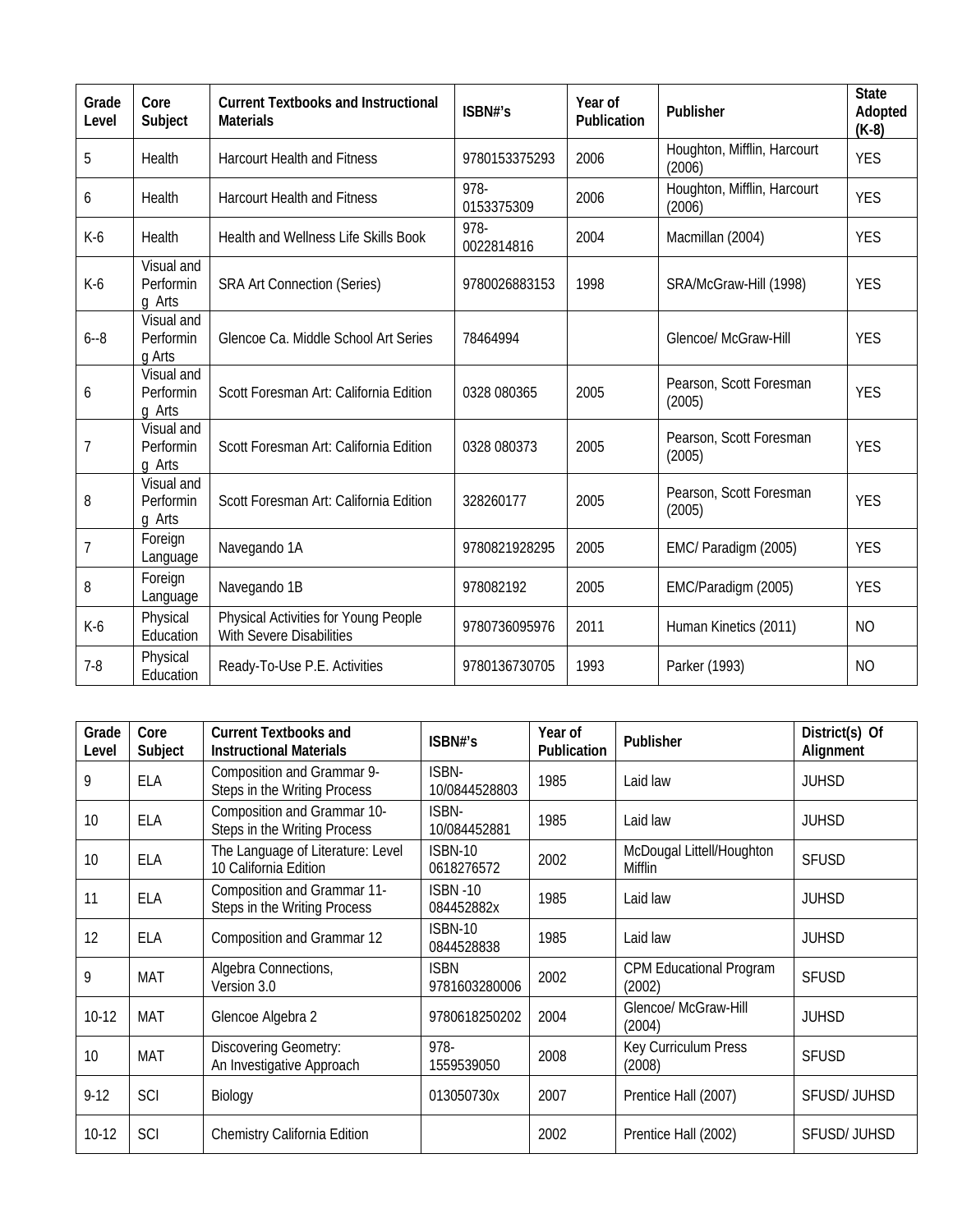| Grade<br>Level | Core<br>Subject               | <b>Current Textbooks and</b><br><b>Instructional Materials</b> | ISBN#'s           | Year of<br>Publication | Publisher                                      | District(s) Of<br>Alignment |
|----------------|-------------------------------|----------------------------------------------------------------|-------------------|------------------------|------------------------------------------------|-----------------------------|
| 9              | SCI                           | Earth Science: California Edition                              | 9780132012744     | 2007                   | Prentice Hall (2007)                           | <b>JUHSD</b>                |
| $9 - 10$       | <b>SS</b>                     | World History Modern Times                                     | 78607051          | 2005                   | Glencoe (2005)                                 | <b>JUHSD</b>                |
| 11             | SS                            | The American Vision Modern<br>Times California Edition         | 7867851           | 2006                   | Glencoe(2006)                                  | <b>JUHSD</b>                |
| 12             | SS                            | Magruder's American Government                                 | 131335790         | 2006                   | Prentice Hall (2006)                           | SFUSD/JUHSD                 |
| 12             | SS                            | Econ Alive! The Power to Choose                                | 9781934534267     | 2010                   | <b>Teachers Curriculum</b><br>Institute (2010) | <b>SFUSD</b>                |
| $9-12$         | Health                        | Glencoe Health: A Guide to<br>Wellness                         | 9780026523806     | 1986                   | Glencoe, McGraw-Hill                           | <b>JUHSD</b>                |
| $9 - 12$       | Health                        | Lifetime Health                                                | 306722015         | 2007                   | Holt, Rinehart and Winston<br>(2007)           | <b>SFUSD</b>                |
| $9 - 12$       | World/<br>Foreign<br>Language | Avancemos! Level 1                                             | 978<br>0618594061 | 2007                   | McDougal/ Littell (2007)                       | <b>SFUSD</b>                |
| $9 - 12$       | World/<br>Foreign<br>Language | Avancemos! Level 2                                             | 978<br>0618687251 | 2007                   | McDougal/ Littell (2007)                       | <b>SFUSD</b>                |
| $9 - 12$       | World/<br>Foreign<br>Language | Avancemos! Level 3                                             | 978<br>0618687268 | 2007                   | McDougal/ Littell (2007)                       | <b>SFUSD</b>                |

### **VIII. School Finances**

### **Expenditures per Pupil (Fiscal Year 2014-15)**

| <b>Total Dollars</b> | Dollars per student | <b>Average Teacher Salary</b> |
|----------------------|---------------------|-------------------------------|
| \$1,533,977          | \$36,144            | \$52,486                      |

#### **Types of Services Provided**

Spectrum Center Schools work cooperatively with local school districts to develop a customized curriculum for each student based on the student's Individual Education Program (IEP), abilities, interests and goals. Spectrum Center Schools meet state education standards and are based on the principals of Applied Behavior Analysis (ABA). ABA is a discipline devoted to the understanding and improvement of human behavior. Spectrum's ABA curriculum includes specific strategies for preventing behaviors of concern, teaching alternative appropriate behavior, teaching self-control strategies, improving learning skills and responding to behaviors of concern in a safe and respectful manner.

Spectrum Center Schools serve students with emotional disturbance or developmental disabilities who benefit from a consistent and structured program, with an emphasis on a successful transition to a less restrictive environment. The students receive individualized instruction in academic, social and behavioral skills, including independent living and vocational skills in a low student to instructor ratio.

Spectrum Center Schools also serve students with autism, who receive a continuum of specialized education services in dedicated classrooms. Applied Behavior Analysis is the foundation of Spectrum's approach to teaching children with autism in an environment that is predictable, consistent, structured and positive. Spectrum's curriculum for students with autism in highly structured involves repeated presentation of instruction and focuses on communication, behavior, social and academic skills in a low student to instructor ratio.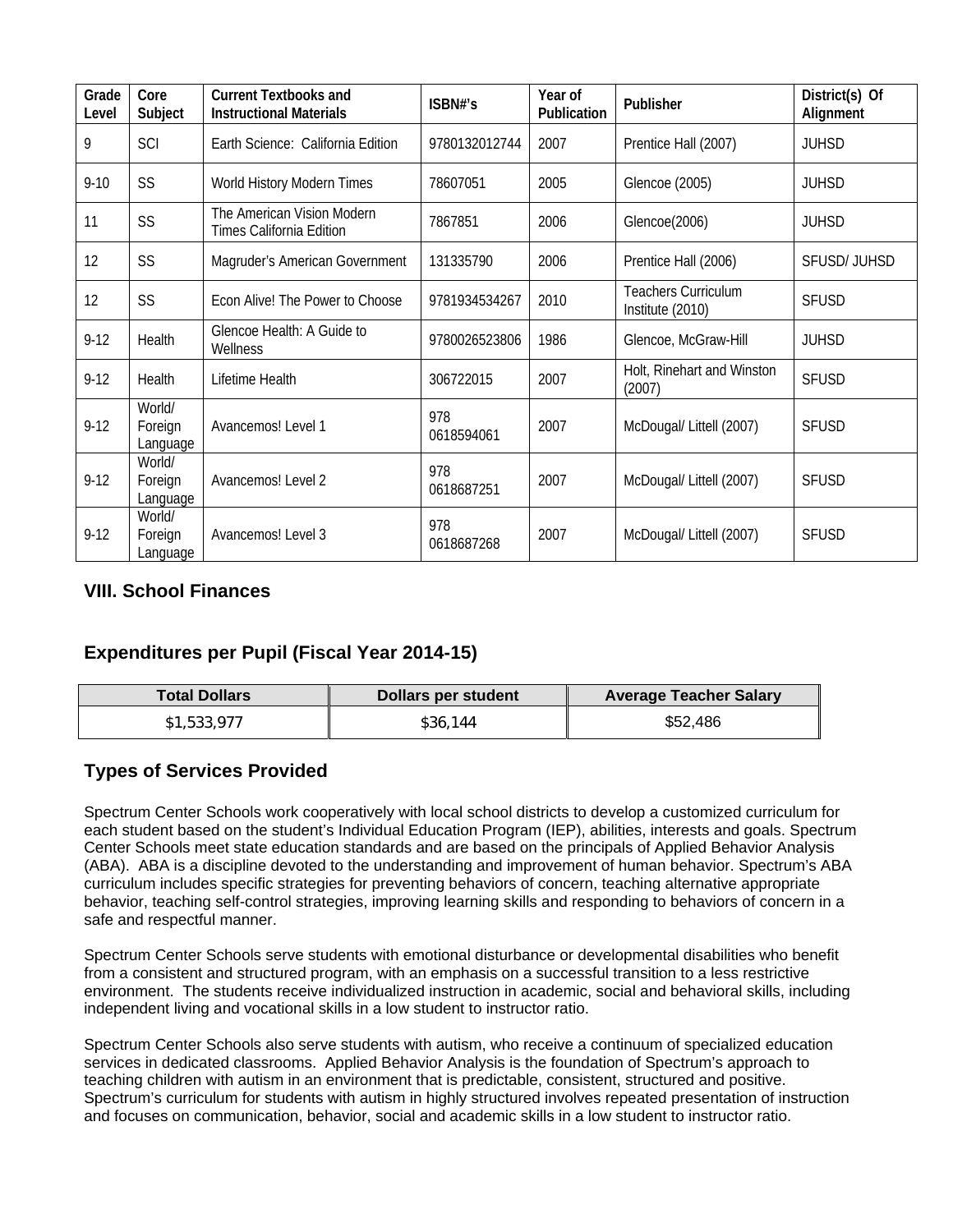Related services provided at by Spectrum Center per the student Individual Education Program includes counseling, Speech and Language Therapy, Occupational Therapy, Adapted Physical Education, Augmentative Communication, and Assistive Technology.

#### **Teacher and Administrative Salaries (Fiscal Year 2014-15)**

| Category                        | <b>Spectrum Schools</b><br>Amount | <b>State Average</b><br>(ADA < 1,500) |
|---------------------------------|-----------------------------------|---------------------------------------|
| <b>Beginning Teacher Salary</b> | \$52,486                          | \$38,592                              |
| <b>Mid-Range Teacher Salary</b> | \$52,332                          | \$55.764                              |
| <b>Highest Teacher Salary</b>   | \$67,599                          | \$72,219                              |
| <b>Average Teacher Salary</b>   | \$52,265                          | \$90,207                              |
| <b>Average Director Salary</b>  | \$78,952                          | \$116,768                             |

#### **IX. Student Performance**

#### **Standardized Testing and Reporting**

Scores are not shown when the number of students with data is ten or less because it is too small for statistical accuracy and to protect student privacy. Districts and Parents receive test results. The Campus does not always receive them from the LEA.

During the 2014-15 school year, we implemented the STAR assessment for students who are eligible to earn a diploma and the Student Annual Needs Determination Inventory (SANDI) for students who are eligible for certificate of completion.

The Student Growth Percentile (SGP) is utilized to show student progress because the SGP is a measure of growth in relation to one's academic peers nationwide. States that have adopted growth models define typical growth as an SGP score of 35-65. Spectrum Center has adopted a minimum target SGP of 40. This means that students who have an SGP score of 40 are experiencing a growth rate that is better than 40% of their peers (i.e., individuals in the same grade level with a similar initial scaled score).



## **Math Student Growth Percentile (SGP)**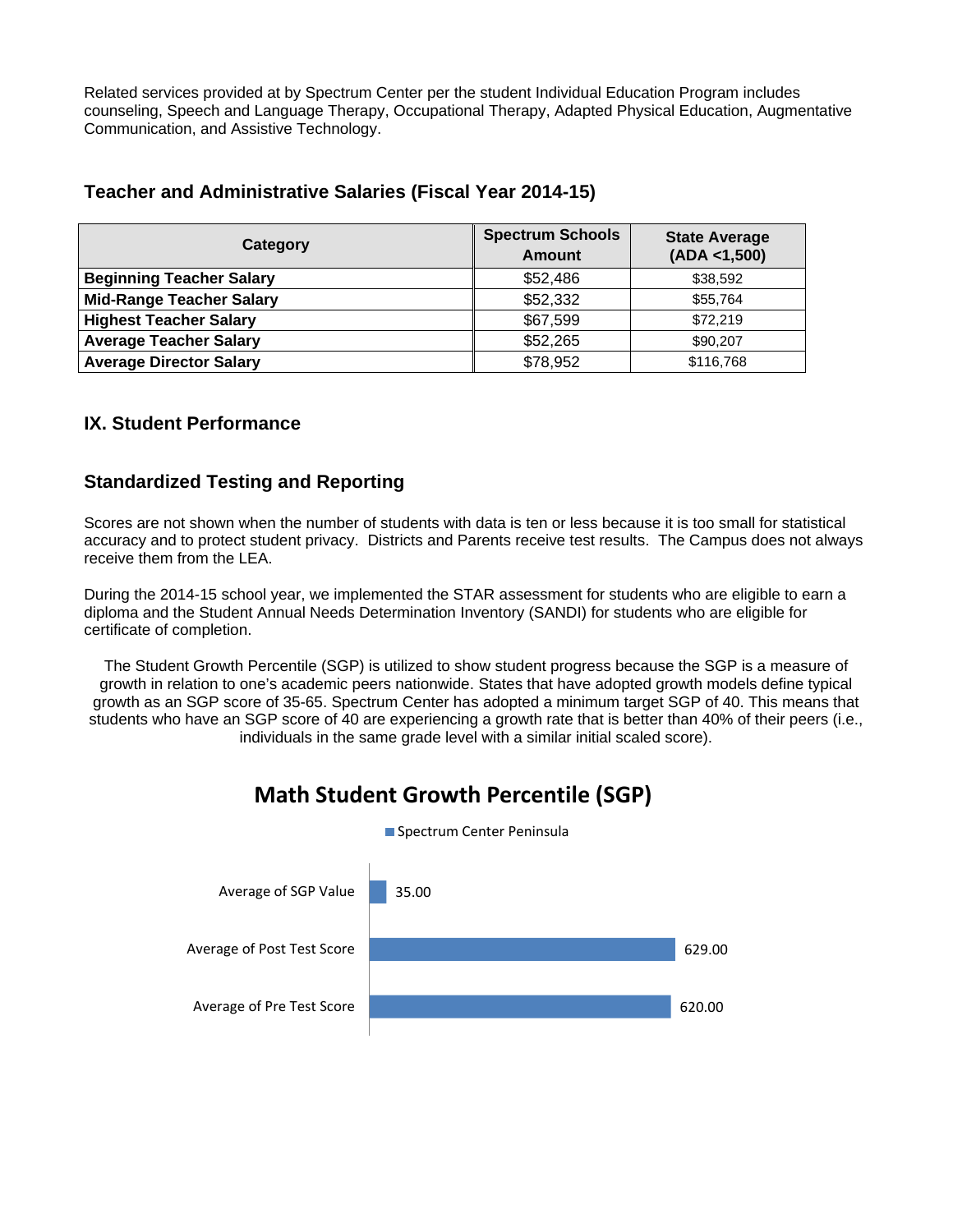## **Reading Student Growth Percentile (SGP)**



#### **Other Student Outcome Data**

All students enrolled at Spectrum are given an individualized program that is tailored to their unique skill levels and ensures that the accommodations necessary for their success are provided. Individualized Education Program (IEP) goals are written to target specific deficit areas based on present levels of performance. More than 90% of students make progress on IEP goals.



## **X. Accountability**

## **California Department of Education Certification (CDE)**

The Spectrum Center Schools are all certified by the California Department of Education.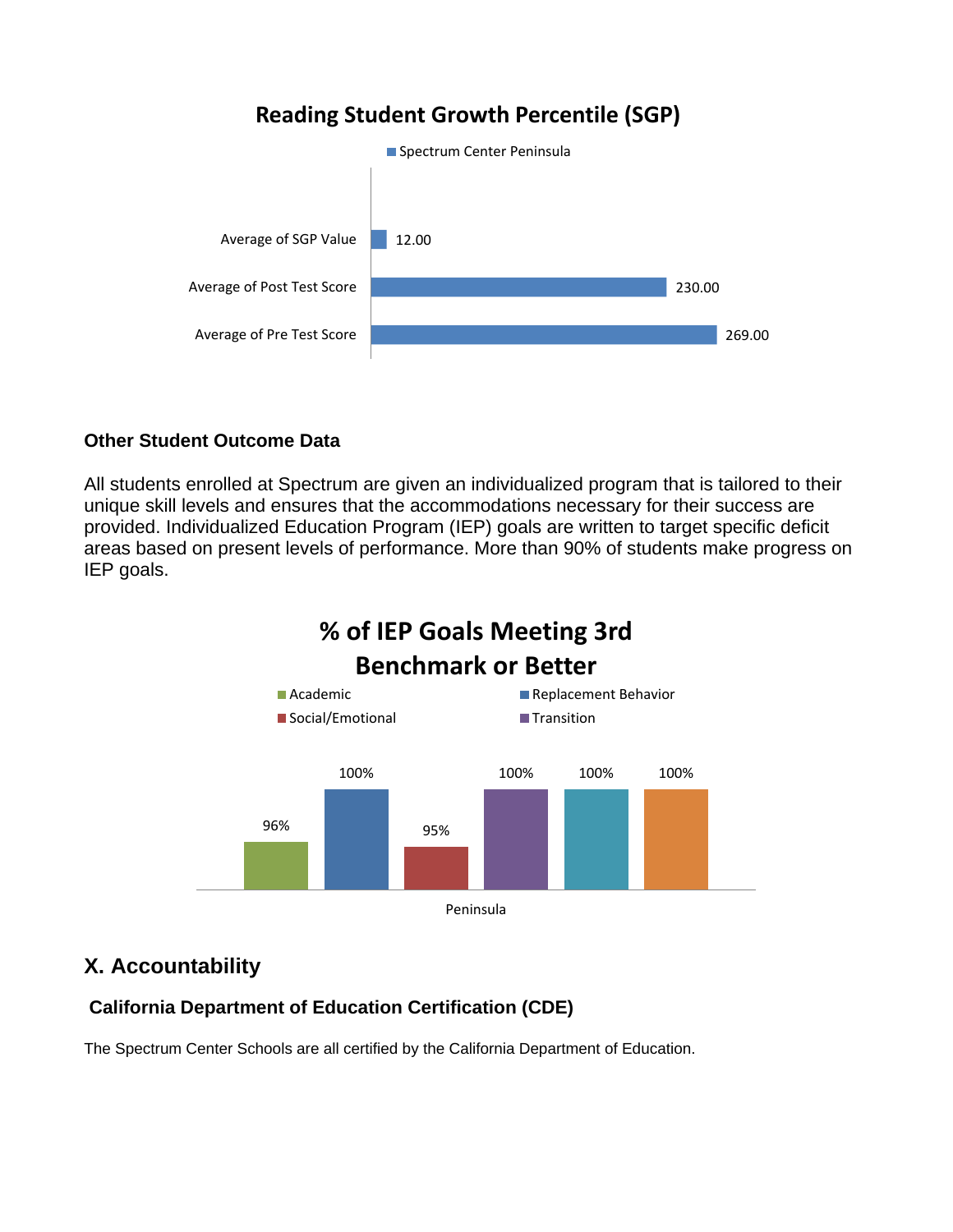#### **Schools Commission of the Western Association of Schools and Colleges Accreditation (WASC)**

The Spectrum Center Schools are all fully accredited by the Schools Commission of the Western Association of Schools and Colleges.

#### **Academic Performance Index (API)**

The API is not applicable to Non Public Schools.

## **XI. Postsecondary Preparation**

#### **WorkAbility I**

Spectrum Center is a state-approved WorkAbility I Program (WAI) site. WorkAbility I is a California transition program and is funded and administered by the Special Education Division of the California Department of Education. The WorkAbility I Program provides resources for transition services with a primary focus on comprehensive pre-employment, work site training, and employment, along with follow-up services for youth in special education.

Spectrum's WAI program goal is to provide students with the skills necessary to maximize the level of independence and productivity in their lives, assisting them into a quality adult life.

The State WAI model requires service delivery, data collection, documentation, and reporting in line with WAI's Array of Services. The WAI Array includes, but is not limited to, career awareness and exploration, career counseling, vocational assessments, pre-employment activities that promote employment readiness, job search skills, and job retention, work training, and follow-up services. Spectrum's WAI Program strives to include as many elements of these services as "best practices", based on individual student's skills, abilities, and interests.

Spectrum's WAI program offers pre-vocational / vocational training, and pre-employment and career planning services for students 14-22 aligned as much as possible with each student's Individual Education Plans (IEP). As mandated in the IDEA 2004, and by the age of 16, transition planning, post-secondary goals, and individualized transition services will be addressed simultaneously with the development of the student's annual IEP goals. The Individual Transition Plan (ITP) is based on age-appropriate transition assessments. Measurable post-secondary goals are developed based on students' individual long-term objectives, interests, and preferences, and may include paid work training and other employment-related services. The development and practice of independent living skills are also a part of the long-term goals.

Pre-vocational and vocational training prepares students for future WAI subsidized or direct hire work training and employment opportunities, and includes, but is not limited to, pre-vocational/vocational tasks, mobility training, self-care, training in tolerance with time on task, work maturity standards and values, and the development of effective communication skills. The program features a strong community-based component. Research has shown that it is most productive for our students to learn skills in the natural environment where they will be later expected to demonstrate the skills. In this way, generalization is enhanced and independence maximized.